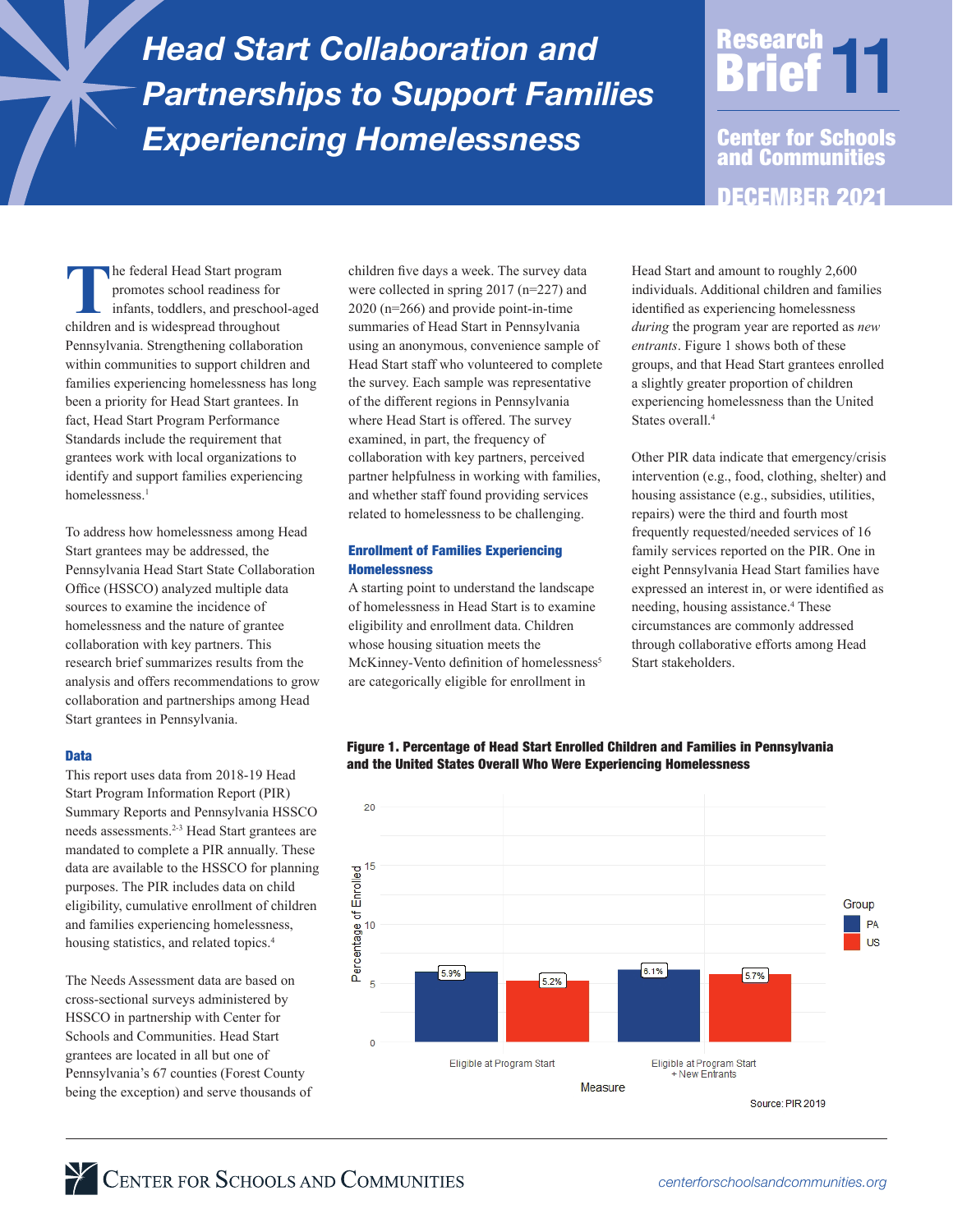#### Collaboration to Support Persons Experiencing Homelessness

### *Frequency of Collaboration*

The needs assessments asked staff to indicate how often they collaborate with key partners in their community to identify children and families experiencing homelessness and who may wish to receive Head Start services. Local community partners included homeless and domestic violence shelters, substance abuse treatment facilities, and housing agencies. Figure 2 shows that collaboration is generally ongoing, perhaps every 2-4 months, or about quarterly. Working relationships between Head Start staff and partners appear to remain open and able to support exchange of referrals and collaboration throughout the program year versus limiting contact to annual recruitment efforts. The survey responses also show that collaboration increased from 2017 to 2020 and that collaboration is most frequent with housing agencies and least frequent with substance abuse facilities. Based on a chi-square test (chi square  $\leq 0.05$ ), differences across years are statistically significant for the highest and lowest frequency levels.

# *Organization Helpfulness*

Head Start staff were asked to indicate the helpfulness of various organizations to reach

Head Start goals related to serving homeless families. Local community organizations included McKinney-Vento liaisons, agencies serving homeless families, homeless housing agencies, and domestic violence shelters. Staff indicated whether they perceived each organization as very helpful, moderately helpful, slightly helpful, or not helpful. In general, Figure 3 shows that survey respondents reported an increase in helpfulness from 2017 to 2020. Additionally, the proportion reporting organizations as "not helpful" decreased over time and the proportion reporting "very helpful" increased for all partner types. Based on a chi-square test (chi square < 0.05), differences across years were statistically significant for all levels of helpfulness.

### *Difficulty addressing homelessness*

In 2017, staff were asked if they found tasks associated with identifying and serving homeless families to be difficult. They responded regarding four specific tasks related to using the definition of homelessness, identifying children and families experiencing homelessness, obtaining necessary documentation, and reporting of data. Staff rated difficulty on a Likert-type scale ranging from "not at all difficult" to "very difficult." More than 80 percent of respondents indicated they did not find these tasks "more" or "very" difficult,

except for "reporting data" where about one-fifth of respondents did.

### **Summary**

Survey responses suggest that working relationships with key partners have become stronger and more helpful for grantees between 2017 and 2020, while leaving room for continued improvement. When examined with PIR data for the same period, it appears these growing partnerships are resulting in increased identification and enrollment of families experiencing homelessness in Pennsylvania Head Start and Early Head Start programs. Such partnerships are especially important to address inadequate and unstable housing that a considerable number (1 in 8) of Head Start families are reporting and that interferes with healthy growth and learning for young children. Clearly, Pennsylvania Head Start grantees are already providing family services to meet both emergency and ongoing housing needs by families in their communities. Efforts of the Pennsylvania HSSCO and grantees to strengthen partnerships and collaboration will benefit children, families, and staff. Additionally, these efforts will develop further the capacity of Head Start to be fully recognized as a key resource and critical partner in the early childhood and housing communities.



Figure 2. Collaboration Frequency Between Head Start Staff and Their Key Partners to Identify Children and Families Experiencing Homelessness in 2017 Compared to 2020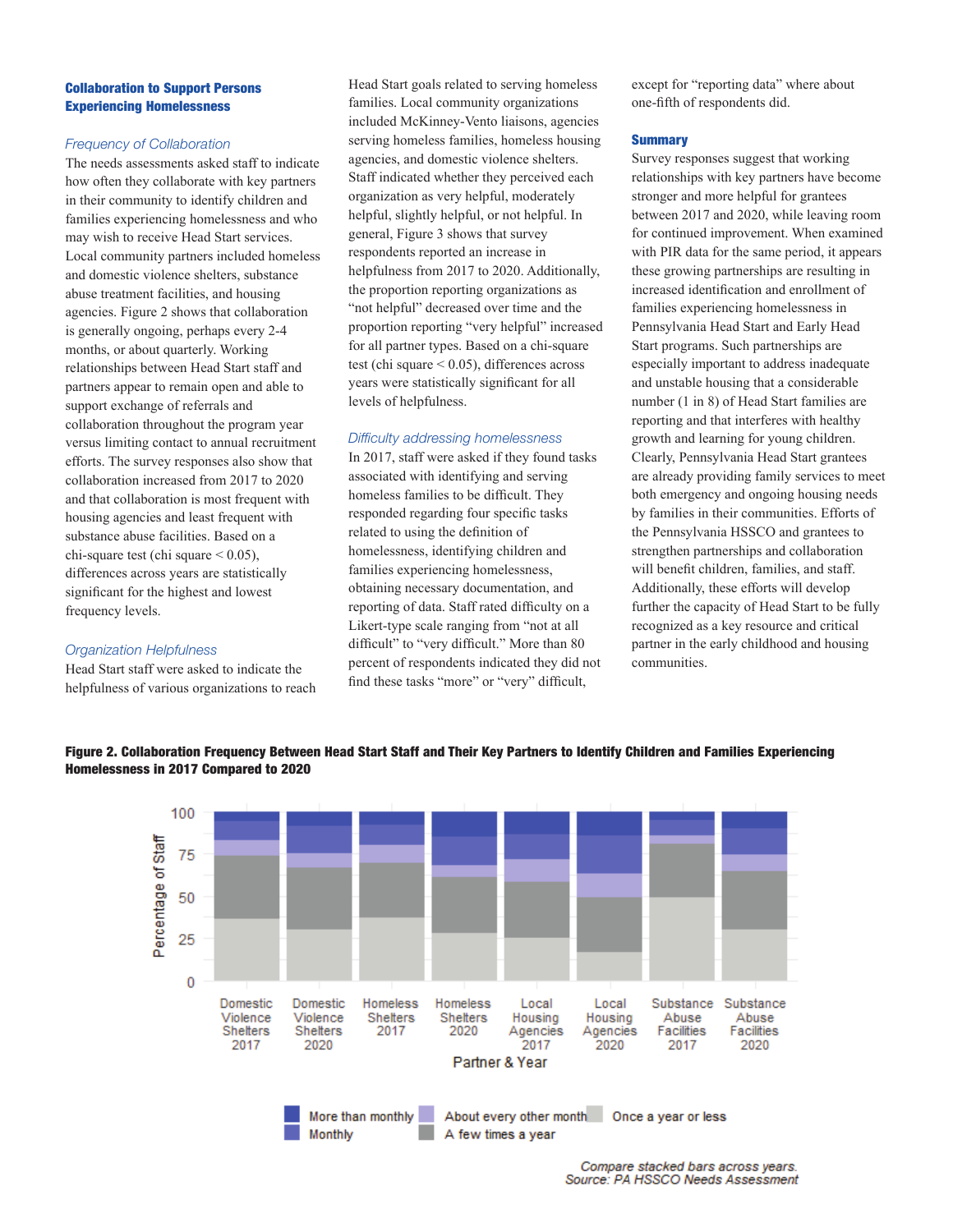#### **Recommendations**

Based on the analysis of PIR and survey data, it is clear that increased partnerships and collaboration to address housing is necessary. Additionally, more training is needed to ensure staff have sufficient understanding of Head Start goals and identification of families experiencing homelessness.<sup>6</sup> The following recommendations provide actionable steps to continue building partnerships, enhance provider training, and expand outreach to families.

# *Continue to Strengthen Partnerships and Collaboration Related to Housing*

Survey results indicate that the quality of these working relationships continues to improve. Efforts of the HSSCO to bring partners together regionally for collaborative dialogue have had a positive impact. Given current economic conditions, these partnerships will be crucial in the coming months and years as families and communities adjust to post-pandemic life and work to heal and restore. Intentional, facilitated opportunities to gather at local, regional, and state levels will be valuable in moving forward together. Specifically, increased efforts by the HSSCO to encourage partnerships among HS Grantees with the Department of Education, Education for Children and Youth Experiencing

Homelessness Program, Early Intervention, the Office of Children, Youth and Families, the Continuums of Care Organizations and the Early Learning Resource Centers is highly recommended.

#### *Develop Guidance and Training*

PIR data underscore a number of family service needs related to housing. To aid both staff and families, it may be helpful to establish policies and practices specifically addressing local housing needs in collaboration with families and community partners. A review of the Early Childhood Learning and Knowledge Center ([ECLKC](https://eclkc.ohs.acf.hhs.gov/)) reveals 167 online resources related to housing. It is recommended that Head Start grantees work together with the HSSCO, partner agencies, Head Start technical assistance providers, and federal staff to develop guidance, tool kits, and test curricula that advance current resources and strengthen grantees' capacity to meet the obvious demand for housing related family services.

#### *Continue Outreach to Families Experiencing Homelessness*

Head Start grantees must continue to build on existing partnerships to identify families who are experiencing homelessness. PIR data indicate (for Pennsylvania and nationally) that the proportion of children enrolled using the McKinney-Vento

eligibility criteria is less than half of the families deemed eligible using "over income" or "exceed allowable income at enrollment" criteria.

Although stagnant wages complicate reliance on income alone, it is estimated that in 2016-2017 less than one third of young children experiencing homelessness in Pennsylvania participated in quality early care and education (ECE).<sup>7</sup> Grantees can take advantage of existing partnerships to inform referral processes and further increase outreach and identification. For example, Schoolhouse Connection (2020)<sup>8</sup> provides templates aligned with McKinney-Vento legislation for building partnerships with local school districts. These model documents may strengthen dialogue and collaboration between Head Start and public schools. Additionally, the recent American Rescue Plan presents an opportunity to strengthen connections with the housing sector to enhance referrals and to ensure access to housing benefits for Head Start families.<sup>6</sup>

#### **Authors**

Grace Whitney, Ph.D., MPA, IMHE® Benjamin Cohen, Ph.D.



# Figure 3. Percentage of Staff Who Rated Organizations' Helpfulness in Addressing Homelessness in 2017 Compared to 2020